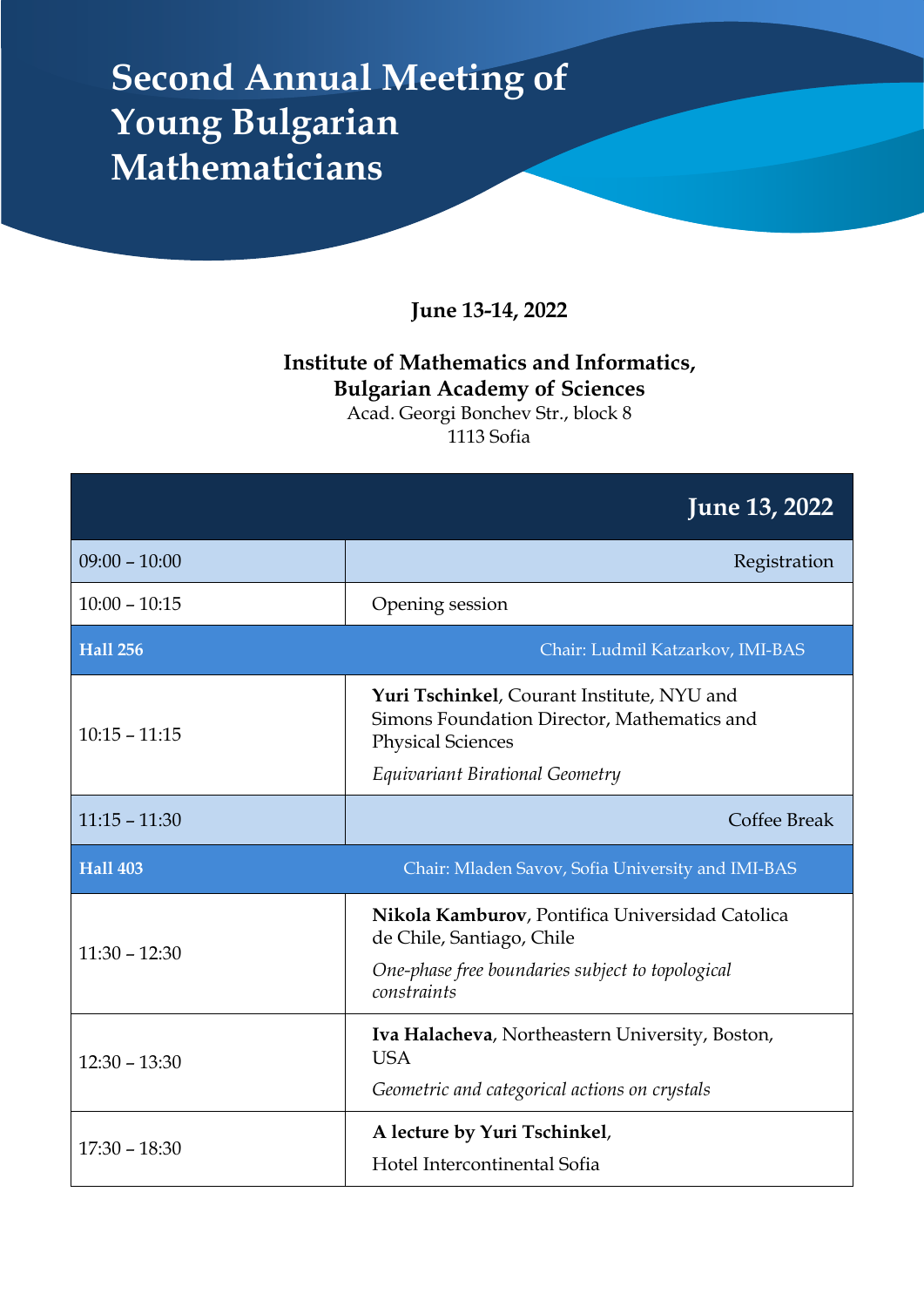#### **Building Scientific Institutes**

a lecture by Yuri Tschinkel, Hotel Intercontinental Sofia, Ballroom Hall, 4 Narodno Sabranie Square

Prof. Tschinkel will share his experience of how private capital helps fund research in various fields.

Yuri Tschinkel is an algebraic geometer who covers a broad spectra of subjects – from arithmetics to complex geometry. He was educated in Moscow State University and received his doctorate in mathematics from the Massachusetts Institute of Technology.

Tschinkel has obtained spectacular results in counting points over different fields and stable rationality. For his work he has been elected to Academia Europea and Leopoldina, the German National Academy of Sciences. He has been a speaker at the International Mathematical Congress 2006.

Yuri Tschinkel is a Director of Simons Foundation, Mathematics and Physical Sciences division. The Simons Foundation is a private foundation established in 1994 by Marilyn and Jim Simons. The foundation is one of the largest charitable organizations in the USA. It makes grants in four areas: Mathematics and Physical Sciences, Life Sciences, autism research (Simons Foundation Autism Research Initiative) and Outreach, Education and Engagement.



Programme: 17:00 – 17:30 – Welcoming 17:30 – 18:30 – Lecture 18:30 – 20:00 – Cocktail